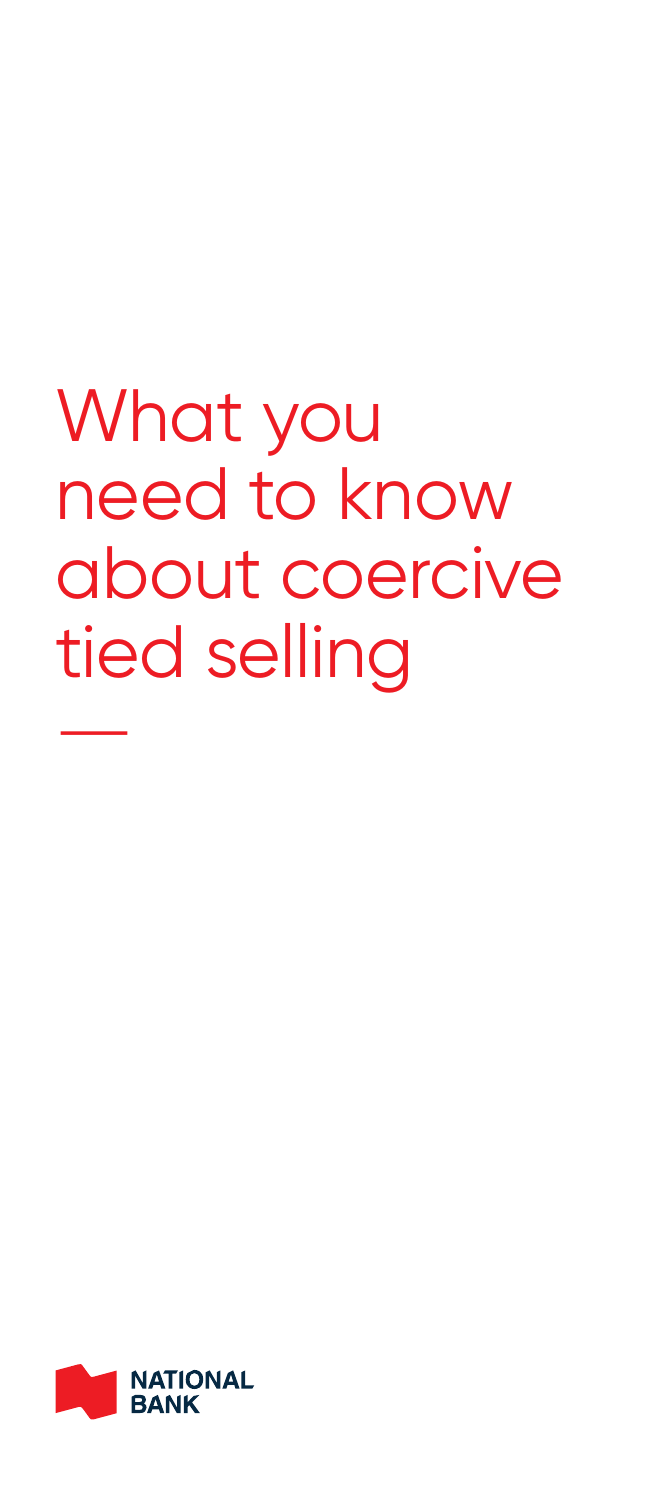# Why did we create this booklet? —

The *Bank Act* requires banks to inform customers in plain language that coercive tied selling is illegal. To comply with the law, National Bank has created this booklet, which explains:

- **>** what coercive tied selling is,
- **>** what coercive tied selling is not, and
- **>** how to contact us if you have any questions, complaints or concerns.

# What is coercive tied selling? —

Section 459.1 of the *Bank Act* prohibits banks from practising coercive tied selling. More specifically, it is against the law for a bank to "impose undue pressure on, or coerce, a person to obtain a product or service from a particular person, including the bank and any of its affiliates, as a condition for obtaining another product or service from the bank." Consequently, it is not allowed for National Bank to create a situation where you are unduly pressured to buy a product or service that you don't want, from the bank or one of its affiliates, to obtain another bank product or service.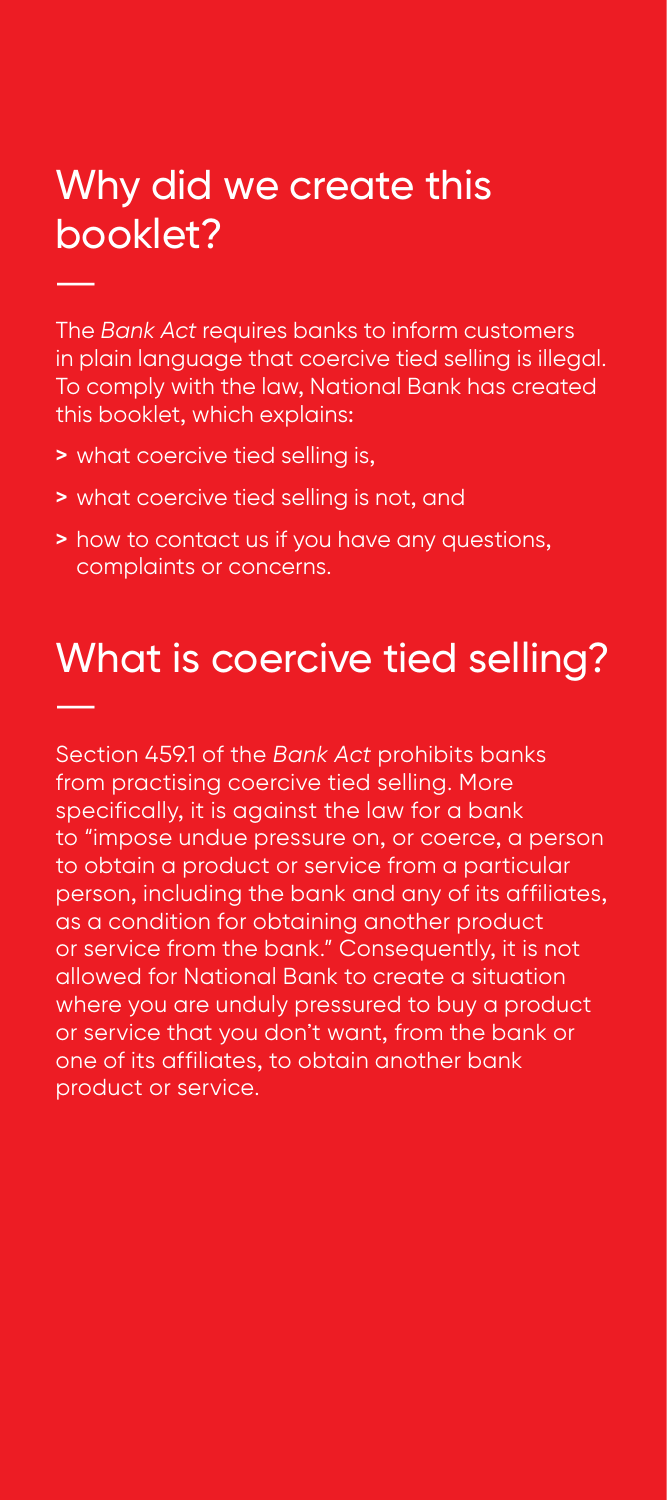The following examples will help explain why coercive tied selling is not allowed.

Your bank's mortgage specialist tells you that you qualify for a home mortgage. However, you are also told that the bank will *approve* your mortgage *only* if you transfer your investments to the bank or its affiliates. You want the mortgage, but you do not want to move your investments.

Your bank's credit officer tells you that you qualify for a registered retirement savings plan (RRSP) loan. However, you are also told that the bank will *approve* the loan *only* if you use the money to buy the bank's investment products. You want the loan, but you want to invest the money somewhere else.

Both of the above practices are against the law. If you qualify for a product, a banking representative is not allowed to pressure you unduly to buy another unwanted product or service as a condition of obtaining the product you want.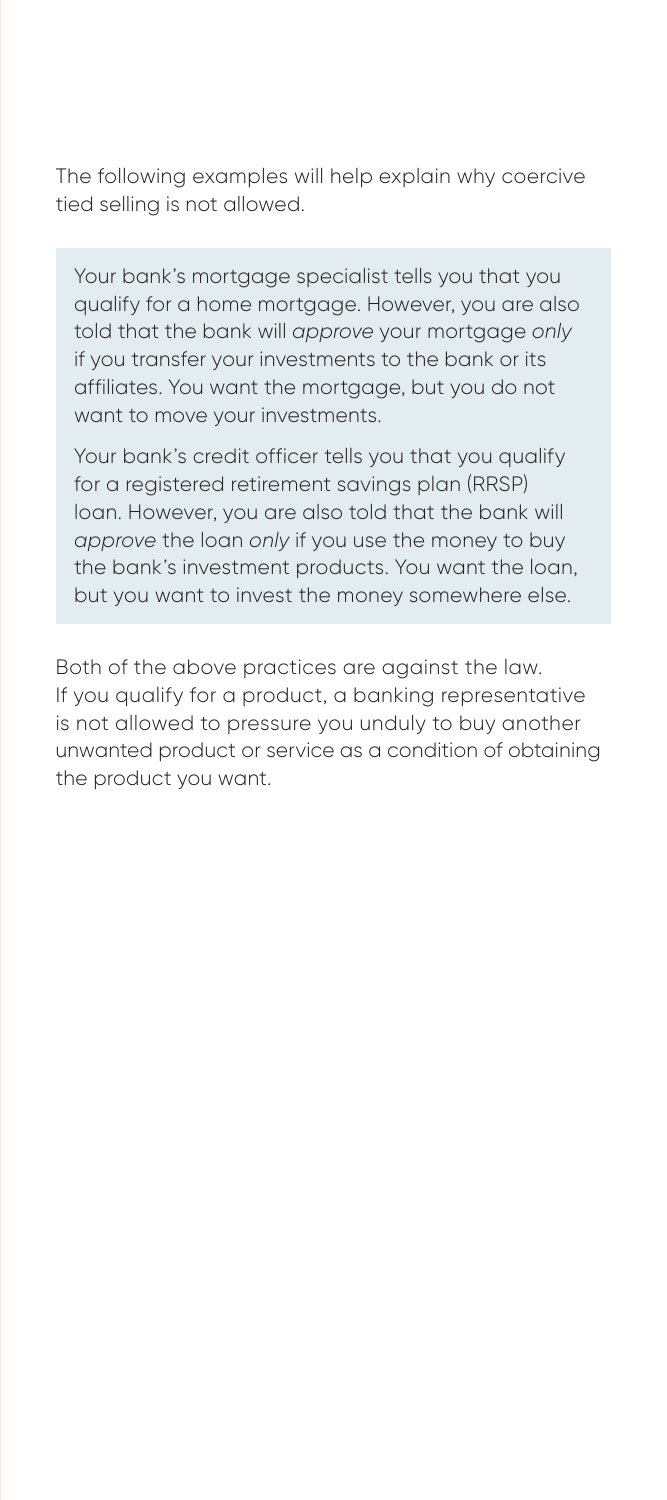### What is our commitment to you?

We expect all employees at National Bank to comply with the law by not practising coercive tied selling. National Bank has informed its employees accordingly in order to make sure that each one of them complies with this requirement. We urge you to let us know if you believe that you have experienced coercive tied selling in any dealings with us. You can find out how to contact us at the end of this brochure.

#### What is not coercive tied selling?

Most businesses, including National Bank, look for tangible ways to show their interest in your business and their appreciation for your loyalty. Sales practices, such as *preferential pricing and bundling of products and services*, offer potential and existing customers better prices or more favourable terms. These practices should not be confused with coercive tied selling, as defined by the *Bank Act*. Many of these practices will be familiar to you in your dealings with other businesses.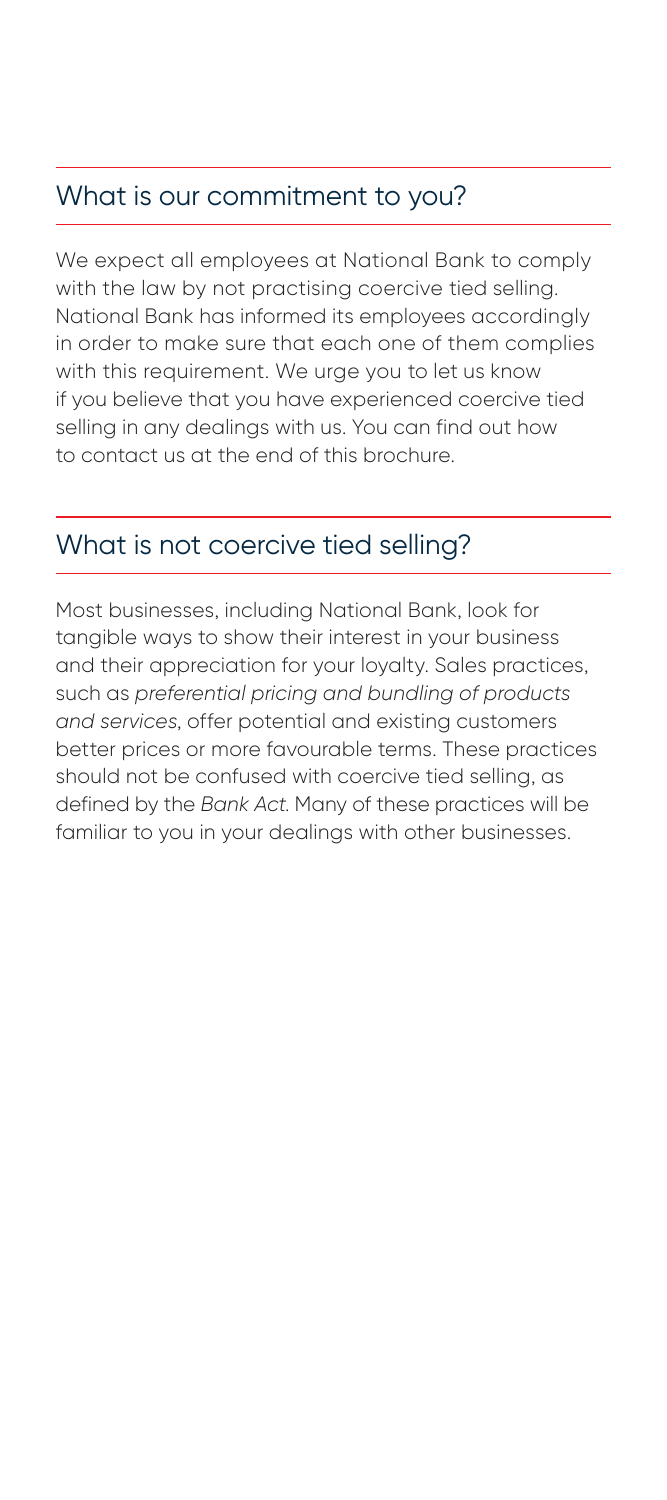## What is preferential pricing?

Preferential pricing means offering customers a better price or rate on all or part of their business. For example, a store offers a second product at a better price, e.g., "Buy one and get the second at half price." Similarly, a bank may be able to offer you preferential pricing a higher interest rate on investments or a lower interest rate on loans — if you use more of its products or services.

After approving your application for a home mortgage from the bank, your bank's mortgage specialist tells you that this mortgage would be available at a lower interest rate if you transferred your investments to the bank or its affiliates.

After approving your application for an RRSP loan, your bank's credit officer offers you a lower interest rate if you use the loan to buy the bank's investment products.

The above practices are acceptable. The approval of your mortgage and RRSP loan is *not conditional* upon taking another bank product or service. Rather, you are offered preferential pricing to encourage you to give the bank more business.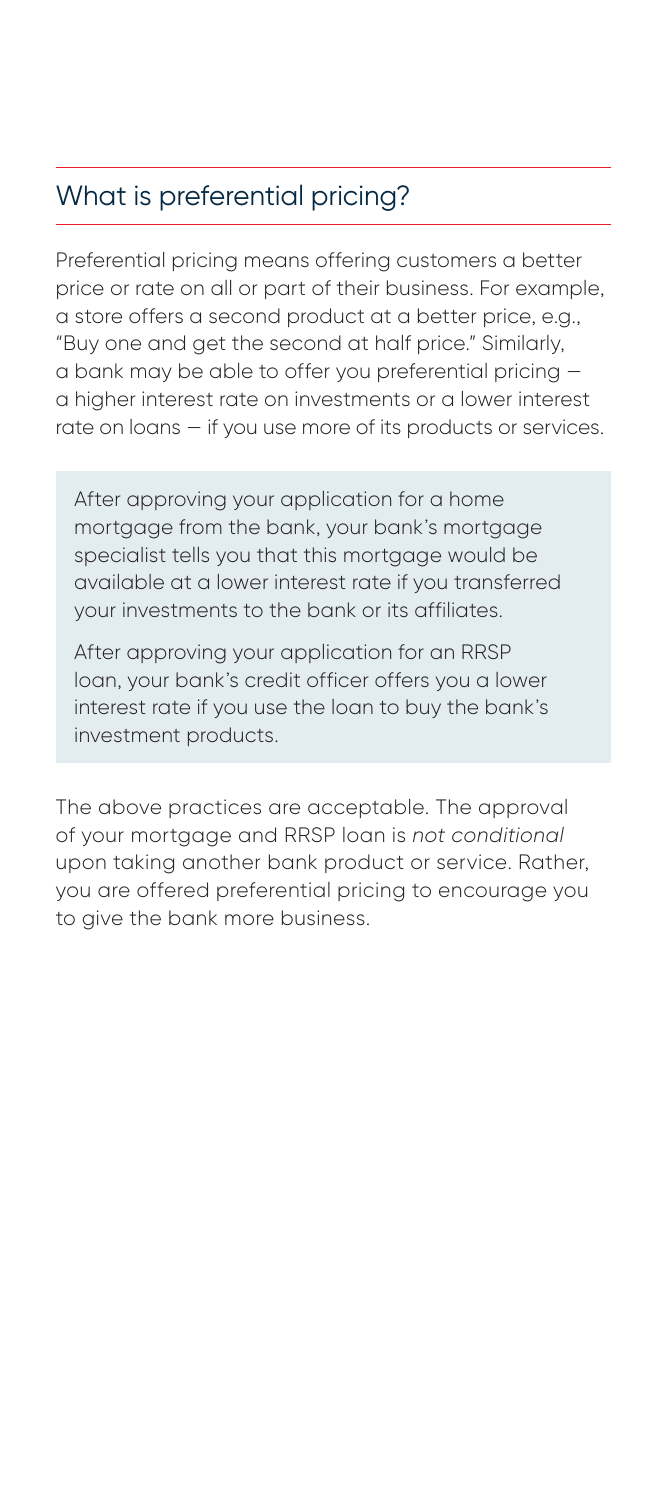## What is bundling of products and services?

Products or services are often combined to give consumers better prices, incentives or more favourable terms. By linking or bundling their products or services, businesses are often able to offer them to you at a lower combined price than if you bought each product on its own. For example, a fast-food chain advertises a meal combination that includes a hamburger, fries and a soft drink. The overall price is lower than if you bought the three items separately.

Similarly, banks may offer you bundled financial services or products so that you can take advantage of package prices that are less than the sum of the individual items.

The following example will help explain the bundling of bank products and services.

You plan to open a bank account that charges you for individual transactions. The bank representative offers you a package of services that includes a comparable bank account, a credit card with no annual fee and a discount on purchasing traveller's cheques. The total price for the package is less than if you bought each part of the package separately.

Bundling products in this way is permitted because you have the choice of buying the items individually or as a package.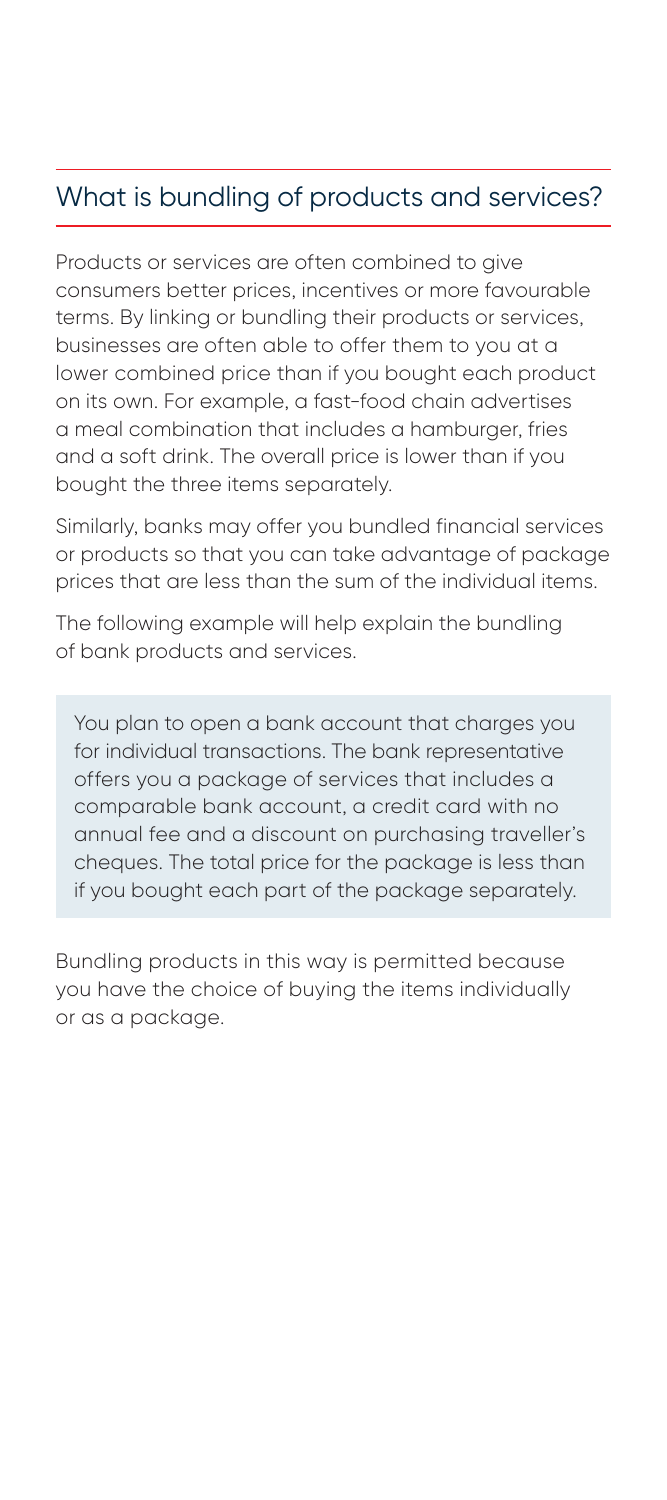#### How do we manage our credit risk?

To ensure the safety of their depositors, creditors and shareholders, banks must carefully manage the risk on the loans and credit cards they approve. Therefore, the law allows us to impose certain requirements on borrowers as a condition for granting a loan, but only to the extent necessary for us to manage our risk.

The following example will help explain how banks manage such risk.

You apply for an operating loan for your business. To manage the risk associated with the loan, your bank requires your business to have an operating account with the bank as a condition for obtaining the loan.

The above example is legal and appropriate. Having your company's operating account at the bank allows your bank to assess possible risks associated with your company's cash flow and manage the risk associated with the loan

At National Bank, our requirements for borrowers will be reasonable and consistent with our level of risk.

#### Complaint settlement

If you have a complaint, please refer to our *Complaint Settlement* brochure, which is available at any branch or on our website at nbc.ca by going to *About Us* > *Our Organization* > Complaint Settlement > *Complaint Process.*